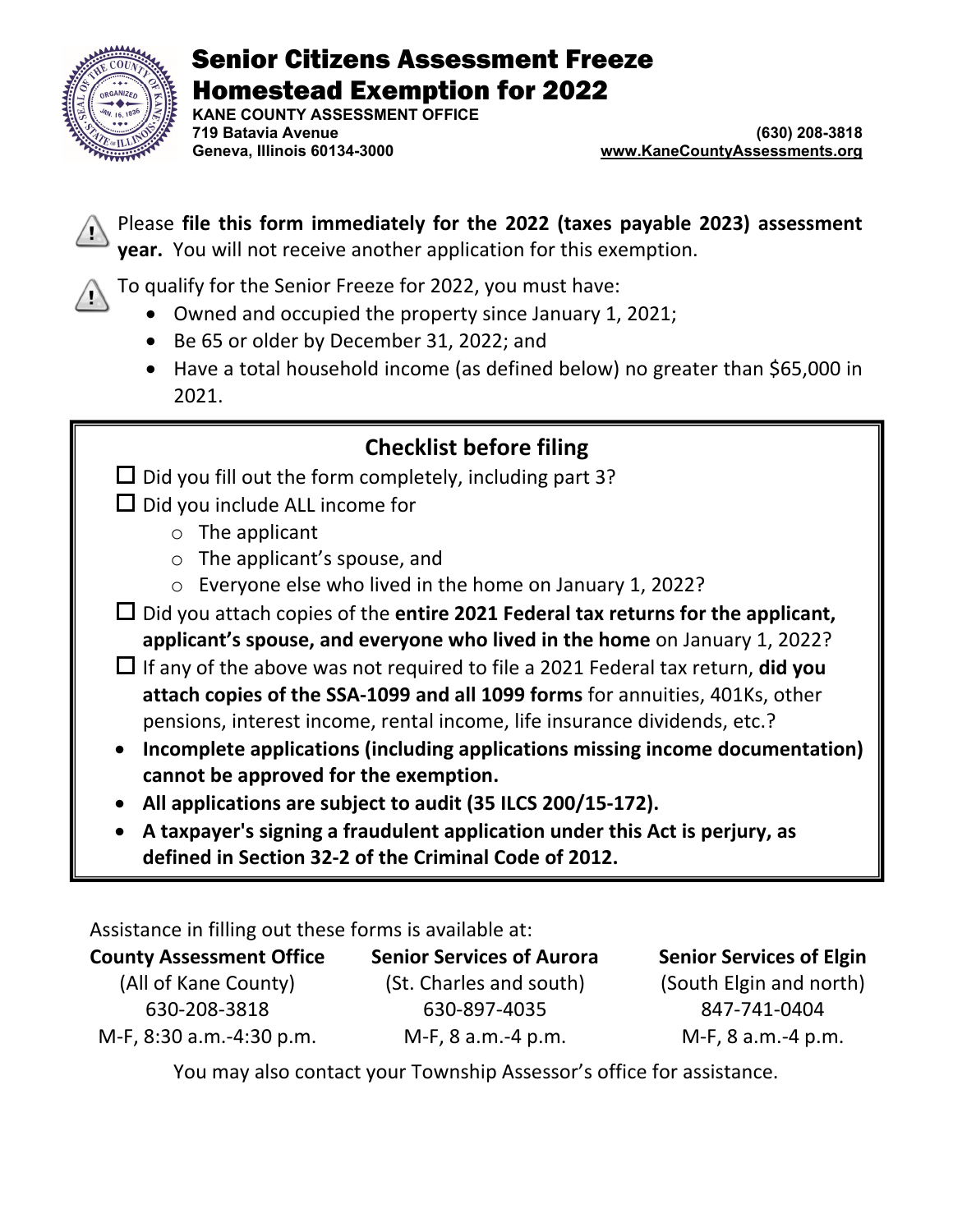#### **What is the "Senior Freeze" Exemption?**

The *Senior Citizens Assessment Freeze Homestead Exemption* reduces the EAV of a home by the difference between the 2022 EAV and the EAV of the "Base Year". The base year generally is the year prior to the year the taxpayer first receives the exemption. **This exemption does not freeze the amount of a property tax bill, which could change if the tax rate changes.** The assessment and tax bill may increase if improvements are added to the home. However, if the EAV of the home decreases in the future, the taxpayer will benefit from any reduction.

## **Who is eligible?**

To qualify to renew the *Senior Citizen Assessment Freeze Homestead Exemption*, one of the owners of the property must:

- Be 65 years old no later than December 31, 2022; and
- Own the property or have an equitable interest in it by written instrument, or had a leasehold interest in the single family home (*if the ownership is via a life estate, the instrument that grants the life estate must be recorded with the Kane County Recorder); and*
- Use the property as your principal residence on both January 1, 2021 and January 1, 2022; and

Have a total household income \$65,000 or less in 2021.

SPECIAL SITUATIONS:

- *If your property is assessed under the mobile home privilege tax,* you do not qualify for this exemption.
- *If your spouse died in 2022 and would have qualified for the exemption in 2022,* and you meet all requirements except the age requirement, you are eligible for this exemption in 2022.
- *If the qualifying taxpayer received the Senior Freeze in the past, but is now a resident of a facility that is a facility licensed under the Assisted Living and Shared Housing Act, the Nursing Home Care Act, the Specialized Mental Health Rehabilitation Act of 2013, or the ID/DD Community Care Act, and your property is unoccupied or is occupied by the spouse of the qualifying taxpayer, the property may be eligible if the other requirements are met.*
- *If you are a resident of a cooperative apartment building or cooperative life-care facility,* you may qualify for this exemption if you are liable for the payment of property taxes on your residence and meet the other eligibility requirements.

#### **What is a household?**

A household means the applicant, the applicant's spouse, and **all** persons who use the residence of the applicant as their principal dwelling place on January 1, 2022, whether they pay rent or not.

## **What is included in household income?**

Household income includes your income, your spouse's income, and the income of **all** persons living in the household. Examples of income are listed below. (For specific questions, see P. 3, Part 2)

- Alimony or maintenance received
- Annuity benefits and other pensions
- Black Lung benefits
- Business income, including capital gains (See the specific instructions on page 3 for lines 8, 9 and 10)
- Capital gains
- Cash assistance from the Illinois Department of Human Services and/or any other governmental cash assistance
- Cash winnings from such sources as raffles, lotteries, and gambling
- Civil Service benefits
- Damages awarded in a lawsuit for nonphysical injury or sickness (for example, age discrimination or injury to reputation)
- Dividends
- Farm income
- Illinois Income Tax Refund (only if you received Form 1099-G)
- Interest, including interest received on life insurance policies
- Long term care insurance (*federally taxable portion only*)
- Lump sum Social Security payments
- Miscellaneous income from rummage sales, recycling aluminum, babysitting, etc.
- Military retirement pay based on age or length of service
- Monthly insurance benefits
- Pension and IRA benefits (*federally taxable portion only*)
- Railroad Retirement benefits (*Including Medicare deductions*)
- Rental income
- Social Security income (*including Medicare deductions*)
- Supplemental Security Income (SSI) benefits
- Unemployment compensation (all)
- Wages, salaries, and tips from work
- Workers' Compensation Act Income
- Workers' Occupational Diseases Act income

## **What is not included in household income?**

Examples of income that are not included in household income are listed below (For specific income questions, see P. 3, Part 2)

- Cash gifts and loans
- Child support payments
- COBRA Subsidy Payments
- COVID-19 federal stimulus payments
- Damages paid from a lawsuit for a physical injury or sickness
- Energy Assistance payments
- Federal income tax refunds
- IRAs "rolled over" into other retirement accounts, unless "rolled over" into a Roth IRA
- Lump sums from inheritances or insurance policies
- Money borrowed against a life insurance policy or from any financial institution
- Reverse mortgage payments
- Spousal impoverishment payments
- Stipends from Foster Parent and Foster Grandparent programs
- Veterans' benefits

#### **What if I have a net operating loss or capital loss carryover from a previous year?**

You cannot include any carryover of net operating loss or capital loss from a previous year. You can include only a net operating loss or capital loss that occurred in 2021 up to the maximum allowed by the government for federal tax returns.

#### **Will my information remain confidential?**

All information received from your application is confidential and may be used only for official purposes.

#### **When must I file?**

If you are eligible for the Senior Citizen Assessment Freeze Homestead Exemption, you should file this form with the County Assessment Office by **July 1, 2022**. You must file an application **every year** to continue to receive this exemption. The eligibility requirements listed under "Who is eligible?" must be met each year. *Additional documentation (i.e., birth certificates, tax returns, etc.) may be required by the County Assessment Office to verify the information in this application.*

## **What if I need additional assistance?**

If you have questions about this form, please contact the Kane County Assessment Office at (630) 208-3818.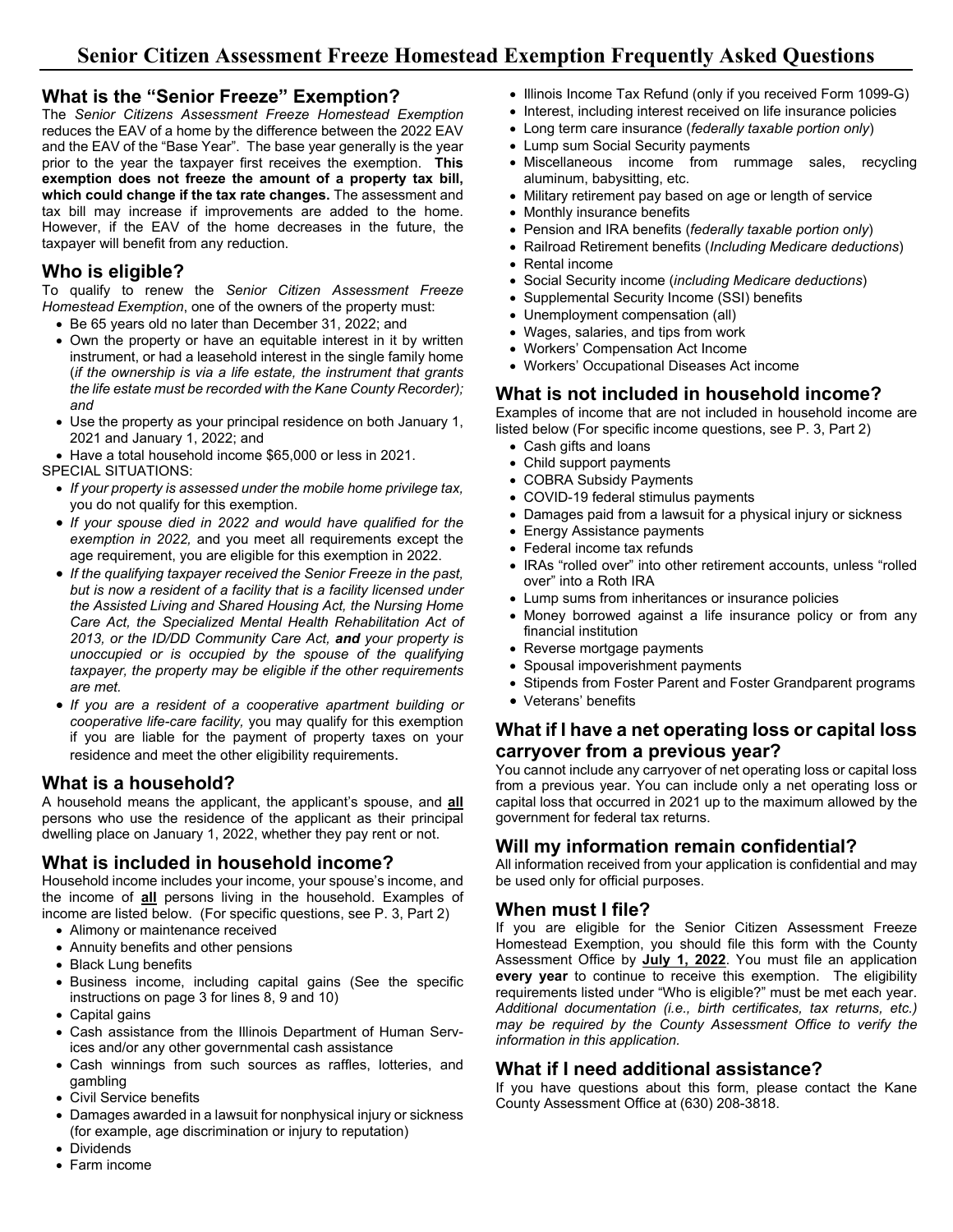#### **Part 1: Complete the following information**

**Application Data** ─Type or print your name, address, date of birth, and phone number.

**Lines 1 through 3**─Follow the instructions on the form.

**Line 4**─Write the names, relationship to the applicant and date of birth for **all other individuals, including your spouse**, who used the property for their principal residence on January 1, 2022. Attach an additional sheet if necessary.

## **Part 2: Complete the 2021 income information for the entire household**

"Income" for this exemption means 2021 federal adjusted gross income, **plus** certain items subtracted from or not included in your federal adjusted gross income (320 ILCS 25/3.07). These include tax-exempt interest, dividends, pensions, annuities, net operating loss carryovers, capital loss carryovers, and Social Security benefits. Income also includes public assistance payments from governmental agency, Supplemental Security Income, and certain taxes paid. These step-by-step instructions provide federal return line references and reporting statement references, whenever possible.

*The amounts written on each line must include your 2021 income and the income of all the individuals living in the household.*

- **Line 1─Social Security and Supplemental Security Income (SSI) Benefits** Write the total amount of any retirement, disability, or survivor's benefits (including Medicare deductions) the entire household received from the Social Security Administration. (Shown on form SSA-1099, box 3 or use box 5 only if there is a reduction of benefits.) You must also include any Supplemental Security Income (SSI) the entire household received and any benefits to dependent children in the household. Do not include reimbursements under Medicare/Medicaid for medical expenses. *Note: The amount deducted for Medicare is already included in the amount in box 3 of Form SSA-1099 (also shown on line 6a on the Federal 1040).*
- **Line 2─Railroad Retirement benefits** Write the total amount of any retirement, disability, or survivor's benefits (including Medicare deductions) the entire household received under the Railroad Retirement Act (shown on Forms SSA-1099 and RRB-1099).
- **Line 3─Civil Service benefits** Write the total amount of any retirement, disability, or survivor's benefits the entire household received under any Civil Service retirement plan (shown on Form 1099-R).
- **Line 4─Annuities and other Retirement Income** Write the total income the entire household received as an annuity, endowment, life insurance contract or similar contract or agreement (shown on Form 1099-R). Include only the federally taxable portion of IRAs, IRAs converted to Roth IRAs, and pensions (shown on Federal 1040, Line 4b and 5b). IRAs are not taxable when "rolled over", unless "rolled over" into a Roth IRA.
- **Line 5─Human Services and other governmental cash public assistance benefits** Write the total amount of Human Services and other governmental cash public assistance benefits the entire household received. If the first two digits of any member's Human Services case number are the same as any of those in the following list, you must include the total amount of any of these benefits on Line 5.

| 01—aqed     | 04 and 06- temporary assistance to |
|-------------|------------------------------------|
| 02—blind    | needy families (TANF)              |
| 03—disabled | 07-general assistance              |

To determine the total amount of the household benefits, multiply the monthly amount each person received by 12. You must adjust your figures accordingly if anyone in the household did not receive 12 equal checks during this period. Food stamps, medical assistance benefits anyone in the household may have received are not considered income and should not be added to your total income.

- **Line 6─Wages, salaries, and tips from work** Write the total amount of wages, salaries, and tips from work, for every household member (shown in box 1 of form W-2).
- **Line 7─Interest and dividends received** Write the total of all interest and dividends the entire household received from all sources, including any government sources (shown on Forms 1099-INT, 1099-OID, and 1099-DIV). You must include both taxable and nontaxable amounts.
- **Line 8**─**Net rental, farm, and business income or (loss)** Write the total amount of any net income or loss from rental, farm, business sources, etc., the entire household received, as allowed on Federal 1040, Schedule 1, Lines 3, 5 and 6. **Attach IRS Schedule C, E and/or F to the application. You cannot use any net operating loss (NOL) carryover in figuring income.**
- **Line 9**─**Net capital gain or (loss)** Write the total amount of any taxable capital gain or loss the entire household received in 2021, as allowed on Federal 1040, Line 7 and Schedule 1, Line 4. **Attach IRS Schedule D if required on Federal 1040. You cannot use a net capital loss carryover in figuring income.**

**Line 10**─**Other income or (loss)** Write the total amount of any other income or loss not included in Lines 1 through 9 that is included in federal adjusted gross income, such as alimony received, unemployment compensation, taxes withheld from oil or gas well royalties. **You cannot use any net operating loss (NOL) carryover in figuring income**.

#### **Line 11**─**Add Lines 1 through 10.**

- **Line 12─Subtractions** You may subtract **only** the reported adjustments to income totaled on U.S. 1040, Schedule 1, Line 26: • Educator expenses
	- Health savings account deduction
	- IRA deduction
	- Student loan interest deduction
	- Tuition and fees
	- Jury duty pay you gave to your employer
	- Archer MSA deduction
	- Moving expenses
	- Deductible part of self-employment tax
	- Self-employed health insurance deduction
	- Self-employed SEP, SIMPLE, and qualified plans
	- Penalty on early withdrawal of savings
	- Alimony or maintenance paid
	- Domestic production activities deduction

**Line 13**─**Total household income** Subtract Line 12 from Line 11. If this amount is greater than \$65,000, **you do not qualify for this exemption**.

## **Part 3: Complete this affidavit**

Lines 1 through 5-Read the affidavit carefully. Check any statements that pertain to you; all statements **must** be marked. **Note**: You **must** sign your application.

When complete, please mail your completed form and accompanying tax return(s) and all schedules to:

**Kane County Assessment Office 719 Batavia Avenue Geneva, Illinois 60134-3000**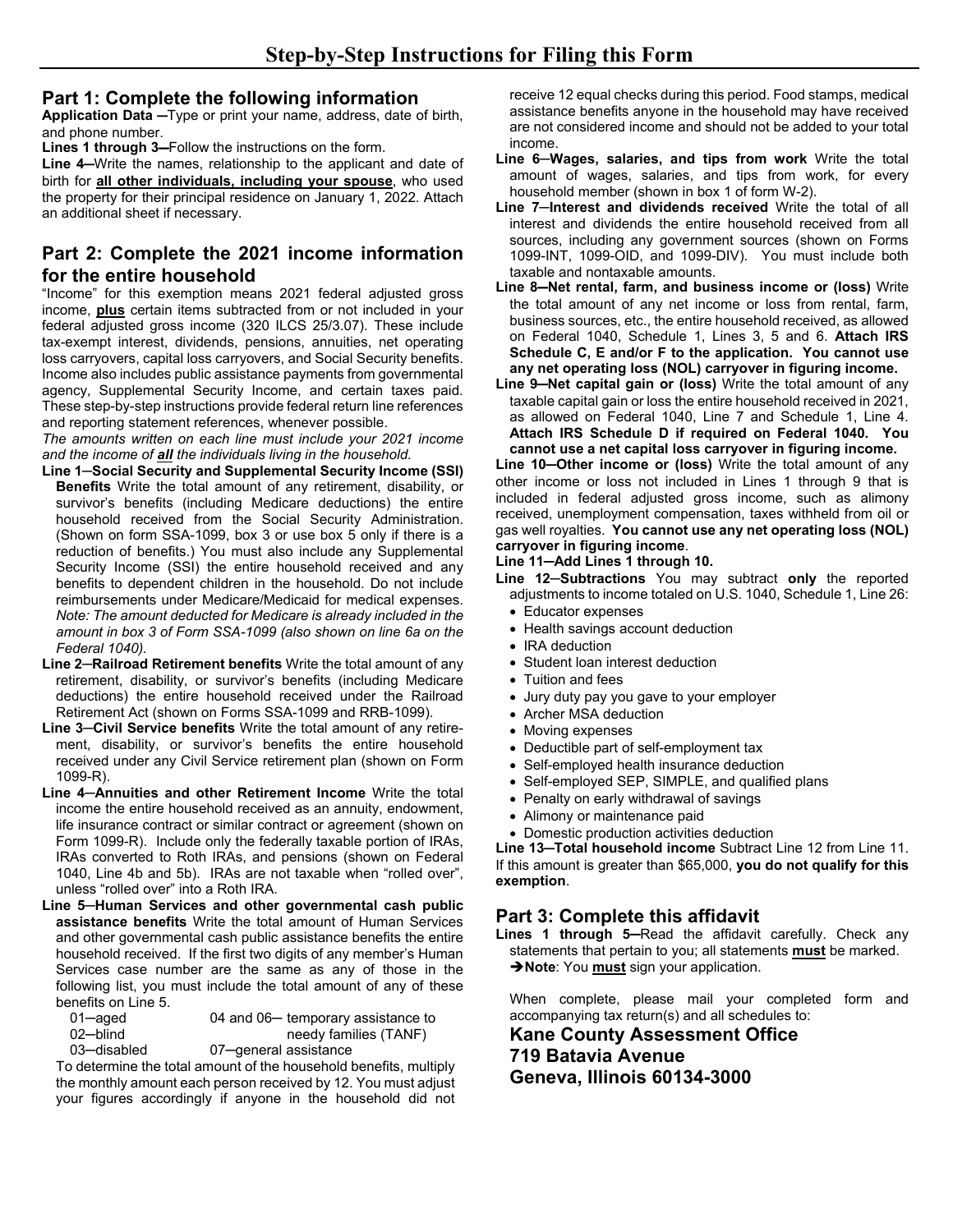

# Senior Citizens Assessment Freeze Homestead Exemption for 2022

**KANE COUNTY ASSESSMENT OFFICE**

**719 Batavia Avenue** 

**Geneva, Illinois 60134-3000** 

**Part 1: Complete the following information** Please type or print

| 1.   |                         |                                                                                                                       |         |                                                                                                                                                                                 |
|------|-------------------------|-----------------------------------------------------------------------------------------------------------------------|---------|---------------------------------------------------------------------------------------------------------------------------------------------------------------------------------|
|      | Last Name of Applicant  | First name                                                                                                            | Initial |                                                                                                                                                                                 |
|      |                         |                                                                                                                       |         | Applicant's                                                                                                                                                                     |
|      |                         |                                                                                                                       |         | Date of Birth                                                                                                                                                                   |
|      | <b>Mailing Address</b>  |                                                                                                                       |         | Year<br>Month<br>Dav                                                                                                                                                            |
|      |                         |                                                                                                                       |         | Applicant's Telephone (_____)__________________                                                                                                                                 |
| City |                         | State                                                                                                                 | ZIP     |                                                                                                                                                                                 |
|      |                         |                                                                                                                       |         |                                                                                                                                                                                 |
|      |                         |                                                                                                                       |         |                                                                                                                                                                                 |
|      |                         |                                                                                                                       |         |                                                                                                                                                                                 |
|      | <b>Property Address</b> |                                                                                                                       |         | Parcel number (located on mailing label of this form, on your                                                                                                                   |
|      |                         |                                                                                                                       |         | most recent property tax bill or assessment notice, or by                                                                                                                       |
|      |                         |                                                                                                                       |         | calling the County Assessment Office at (630) 208-3818.)                                                                                                                        |
| City |                         | <b>ZIP</b>                                                                                                            |         |                                                                                                                                                                                 |
|      |                         |                                                                                                                       |         |                                                                                                                                                                                 |
|      |                         |                                                                                                                       |         |                                                                                                                                                                                 |
| 4a   |                         | <b>First and last name</b>                                                                                            |         | residence. The income of all individuals listed below must be included in Part 2. Attach an additional sheet if necessary.<br><b>Relationship to applicant</b><br>Date of birth |
|      |                         | <u> 1989 - Johann Barn, mars et al. (b. 1989)</u>                                                                     |         |                                                                                                                                                                                 |
| 4b   |                         | <u> 1989 - Johann Stoff, amerikansk politiker (* 1908)</u>                                                            |         |                                                                                                                                                                                 |
| 4c   |                         | <u>and the state of the state of the state of the state of the state of the state of the state of the state of th</u> |         |                                                                                                                                                                                 |
| 4d   |                         |                                                                                                                       |         |                                                                                                                                                                                 |
|      |                         |                                                                                                                       |         |                                                                                                                                                                                 |
|      |                         |                                                                                                                       |         |                                                                                                                                                                                 |
|      |                         | Part 2: Complete the 2021 yearly income information for the entire household                                          |         |                                                                                                                                                                                 |
|      |                         |                                                                                                                       |         |                                                                                                                                                                                 |
|      |                         |                                                                                                                       |         | A guide to convert your 2021 Federal Tax Return to this schedule is available at                                                                                                |
|      |                         |                                                                                                                       |         | www.KaneCountyAssessments.org/Pages/2022ConversionChart.pdf                                                                                                                     |
|      |                         |                                                                                                                       |         |                                                                                                                                                                                 |
|      |                         | Social Security and SSI benefits Include Medicare deductions in this total (Must match box 5 of Form                  |         |                                                                                                                                                                                 |

|              | Social Security and SSI benefits. Include Medicare deductions in this total (Must match box 5 of Form                                                                                    |    |
|--------------|------------------------------------------------------------------------------------------------------------------------------------------------------------------------------------------|----|
|              | SSA-1099 (also shown on line 6a of Federal 1040) (household total)                                                                                                                       |    |
| $\mathbf{2}$ | Railroad Retirement benefits. Include Medicare deductions in this total (household total)                                                                                                |    |
| 3            | Civil Service benefits (household total)                                                                                                                                                 |    |
| 4            | Annuity benefits and federally taxable pensions and retirement plan distributions. (household total)                                                                                     |    |
| 5            | Human Services and any governmental cash public assistance benefits (household total)                                                                                                    |    |
| 6            | Wages, salaries, and tips from work (household total)                                                                                                                                    |    |
|              | Taxable dividends and both taxable and non-taxable interest received (household total)                                                                                                   |    |
| 8            | Net rental, farm, and business income or (loss). See instructions for Line 8 (household total);                                                                                          |    |
|              | attach entire Schedule C, E and/or F.                                                                                                                                                    |    |
| 9            | Net capital gain or (loss). See instructions for Line 9 (household total); attach Schedule D.                                                                                            |    |
| 10           | Other income or (loss). See instructions for Line 10 (household total)                                                                                                                   |    |
| 11           | Add Lines 1 through 10.                                                                                                                                                                  |    |
| 12.          | Certain subtractions. You may subtract only the reported adjustments to income from Federal 1040,<br>Schedule 1, Line 26.                                                                |    |
|              | <b>Subtraction item</b><br>Amount                                                                                                                                                        |    |
|              | 12a                                                                                                                                                                                      |    |
|              | 12 <sub>b</sub>                                                                                                                                                                          | 12 |
|              | Add the amounts on Lines 12a and 12b and write the result.                                                                                                                               |    |
|              | 13 Subtract Line 12 from Line 11, and write the result. This is your total household income for 2021. If<br>this amount is greater than \$65,000, you do not qualify for this exemption. | 13 |

**Continue on Back**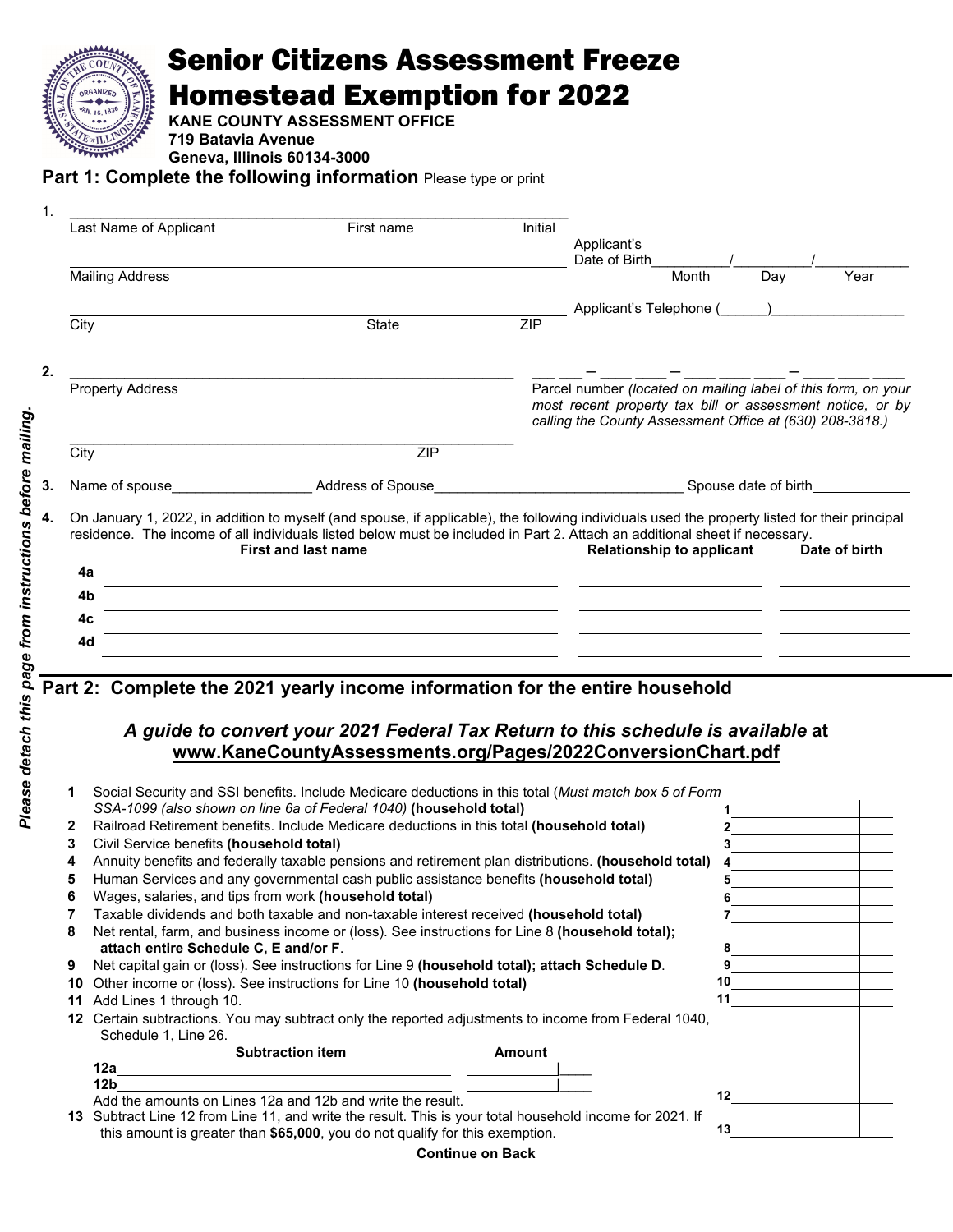## Part 3: Complete the Affidavit (**MUST** answer all questions and check all that apply).

| 1 | On January 1, 2021 and January 1, 2022 (both must apply), the property listed in Part 1, Line 1, is a permanent structure<br>that was:<br>$\Box$ used as my principal residence, $\mathop{\mathsf{or}}$<br>a residence on which I have previously received this exemption before becoming a resident of a facility<br>licensed under the Assisted Living and Shared Housing Act, the Nursing Home Care Act, the Specialized<br>Mental Health Rehabilitation Act of 2013, or the ID/DD Community Care Act and the residence is<br>unoccupied or is used as the principal residence of my spouse.                                                                                                                                                                                                                                                                                                                                                                                                                                                                                             |
|---|---------------------------------------------------------------------------------------------------------------------------------------------------------------------------------------------------------------------------------------------------------------------------------------------------------------------------------------------------------------------------------------------------------------------------------------------------------------------------------------------------------------------------------------------------------------------------------------------------------------------------------------------------------------------------------------------------------------------------------------------------------------------------------------------------------------------------------------------------------------------------------------------------------------------------------------------------------------------------------------------------------------------------------------------------------------------------------------------|
|   | Name of Licensed Facility _                                                                                                                                                                                                                                                                                                                                                                                                                                                                                                                                                                                                                                                                                                                                                                                                                                                                                                                                                                                                                                                                 |
|   | Address<br>Date entering facility                                                                                                                                                                                                                                                                                                                                                                                                                                                                                                                                                                                                                                                                                                                                                                                                                                                                                                                                                                                                                                                           |
| 2 | On January 1, 2021 and January 1, 2022 (both must apply), for the property listed in Part 1, Line 1:<br>$\Box$ I was the owner of record for the property as evidenced by a deed; or<br>$\Box$ I was the owner of record for the property via a recorded life estate (Doc. No.<br>) or<br>$\Box$ I had legal or equitable interest in the property by a written instrument (attach copy); or<br>$\Box$ I had a leasehold interest in the property that was used as a single-family residence (attach copy).                                                                                                                                                                                                                                                                                                                                                                                                                                                                                                                                                                                 |
|   | 3 In 2022, either: $\Box$ I am or will be 65 years of age or older, or<br>$\Box$ My spouse, who died in 2022, would have been age 65 or older. If my spouse died in 2022,                                                                                                                                                                                                                                                                                                                                                                                                                                                                                                                                                                                                                                                                                                                                                                                                                                                                                                                   |
|   | 3a The name of my deceased spouse was                                                                                                                                                                                                                                                                                                                                                                                                                                                                                                                                                                                                                                                                                                                                                                                                                                                                                                                                                                                                                                                       |
|   | <b>3b</b> The date of death of my deceased spouse was<br>Day<br>Year<br>Month                                                                                                                                                                                                                                                                                                                                                                                                                                                                                                                                                                                                                                                                                                                                                                                                                                                                                                                                                                                                               |
|   | 4 Do you own any other real estate anywhere in the United States?<br>$\Box$ Yes; the address of the real estate is<br>If yes, you must provide a copy of the most recent property tax bill for each property.<br>$\Box$ No, this is the only property I/we own.                                                                                                                                                                                                                                                                                                                                                                                                                                                                                                                                                                                                                                                                                                                                                                                                                             |
| 5 | <b>Under penalties of perjury</b> , I swear (or affirm) that:                                                                                                                                                                                                                                                                                                                                                                                                                                                                                                                                                                                                                                                                                                                                                                                                                                                                                                                                                                                                                               |
|   | The income shown on Part 2, line 13, includes all income of myself, spouse (whether residing on this property or<br>$\bullet$<br>not), and all other persons using this property as a residence as of January 1, 2022;<br>I have attached ALL required documentation:<br>$\bullet$<br>If I, my spouse, or any member of my household is required to file a 2021 federal income tax return, a copy<br>$\circ$<br>of the entire return(s) including all schedules is attached to this application;<br>If I, my spouse, or any member of my household is NOT required to file a 2021 federal income tax return, I<br>$\circ$<br>have attached a copy of form SSA-1099 and all 1099 forms for annuities, 401Ks, other pensions, interest<br>income, rental income, life insurance dividends, and all other income sources;<br>To the best of my knowledge, the information contained in this affidavit is true, correct, and complete;<br>If I receive this exemption based on underreported income, I am subject to the repayment of all benefits received<br>plus penalties and interest; and |

• The Kane County Supervisor of Assessments may conduct an audit to verify that I am eligible to receive this exemption.

Signature of applicant is **required** Date

/ /

#### **Do not write in space below**

| Approved  | Denied | <b>BASE YEAR</b>      |      |
|-----------|--------|-----------------------|------|
| Notes     |        | <b>BASE EAV</b>       | \$   |
|           |        | <b>EXPIRED HIE</b>    | -S   |
|           |        | TOTAL EAV (LESS FARM) | \$   |
| Edited by | Date   | Entered by Entered by | Date |